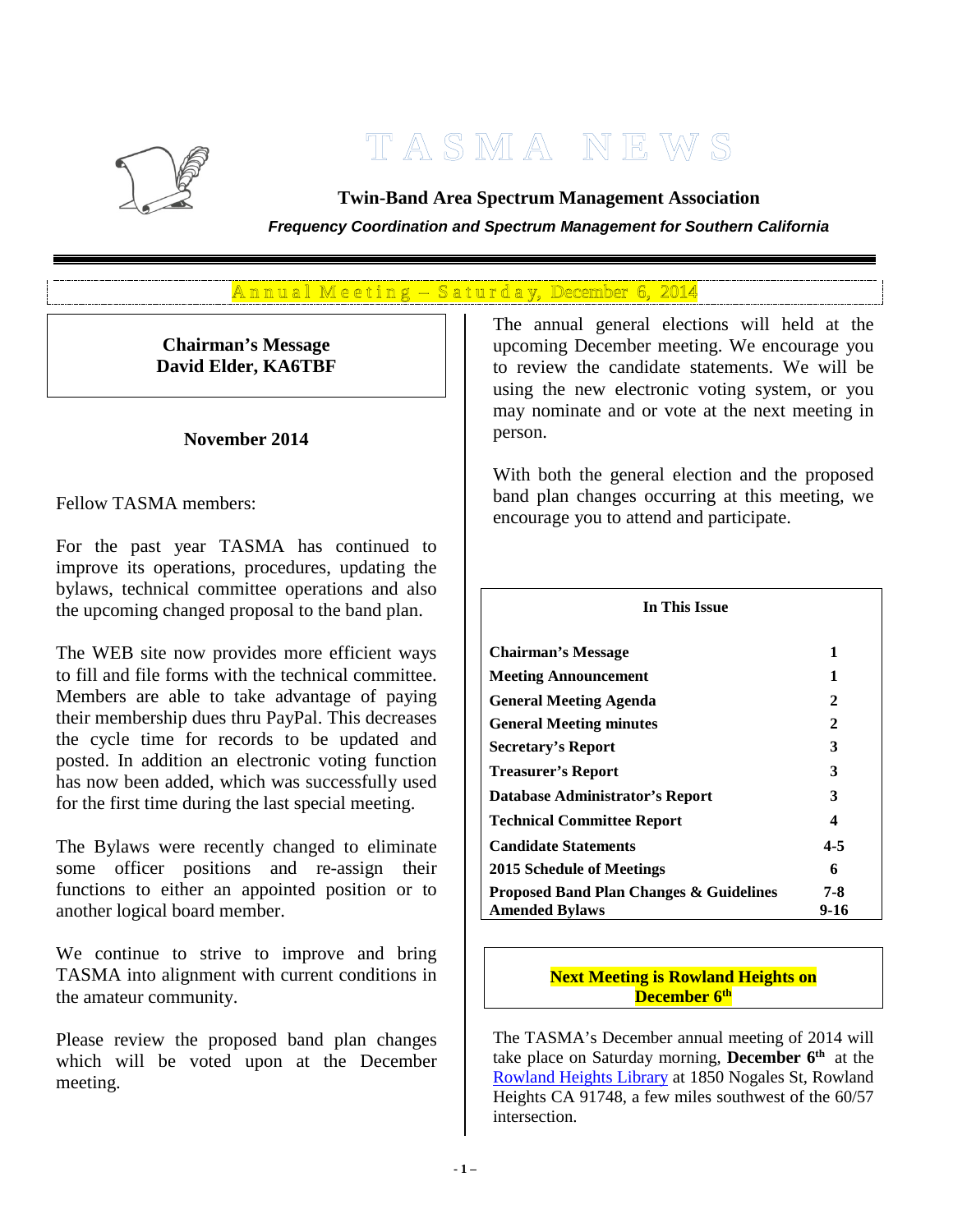

Please arrive at 9:00 AM to take care of renewing your membership and avoid disrupting the meeting. The meeting will start promptly at 9:30 AM.

# Agenda for TASMA Annual Meeting December 6th:

- 1. Registration
- 2. Call to Order
- 3. Introductions
- 4. Approval of Previous Minutes
- 5. Treasurer's Report
- 6. Budget and Financial Review
- 7. Membership Status
- 8. Correspondence Summary
- 9. Committee Reports:
- 10. Technical Committee Report
- 11. TASMA database
- 12. Old Business
- 13. Election of officers:
- 14. Nominations for 2015 Board
- 15. New Business
- 16. Open Forum
- 17. Next General Meeting Date is: **April 4, 2015**

#### **General Meeting Minutes**

#### **Saturday, August 2, 2014**

Rowland Heights Library 1850 Nogales Street Rowland Heights CA 91748

#### NOT APPROVED

- 1. Attendance<br>KJ6UFG Tony Gawel KJ6UFG Tony Gawel KB6CMO Gene Thorpe<br>W6DVE Dave Bremer KS6RFI Dave Southwor KS6RFI Dave Southworth KC6OGR Jesus Herrera KA6TBF David Elder<br>N6JO Joe Gardeski N6GYY Chuck Messe N6GYY Chuck Messel AJ6B Sean Reigle KD6DDM Dave Elder KB6TRD Rogero Gutierrez WA6AV Alfredo Velazquez
- 2. Call To Order With quorum present, meeting was called to order at 9:30am.
- 3. Introductions All in attendance introduced themselves and the group(s) they represent, if any.
- 4. Approval of Previous Minutes Gene KB6CMO motion to approve minutes with no corrections, passed unanimously.
- 5. Treasurer's Report Hans not available for report, bank balance is \$7417.70.
- 6. Budget and Financial Review Hans not available for report.
- 7. Membership Director's Report Dave KD6DDM gave report. Database in good shape, 50 members. New form of database on laptop. Dave will be giving presentations with PPT to other clubs about TASMA.
- 8. Correspondence Summary Most correspondence is now via e-mail, we received 4 pieces of mail.
- 9. Committee Reports Sean AJ6B gave technical IT report.
- 10.Technical Committee Report Chuck N6GYY gave technical committee report. Content was summary of minutes of tech committee.
- 11.TASMA Database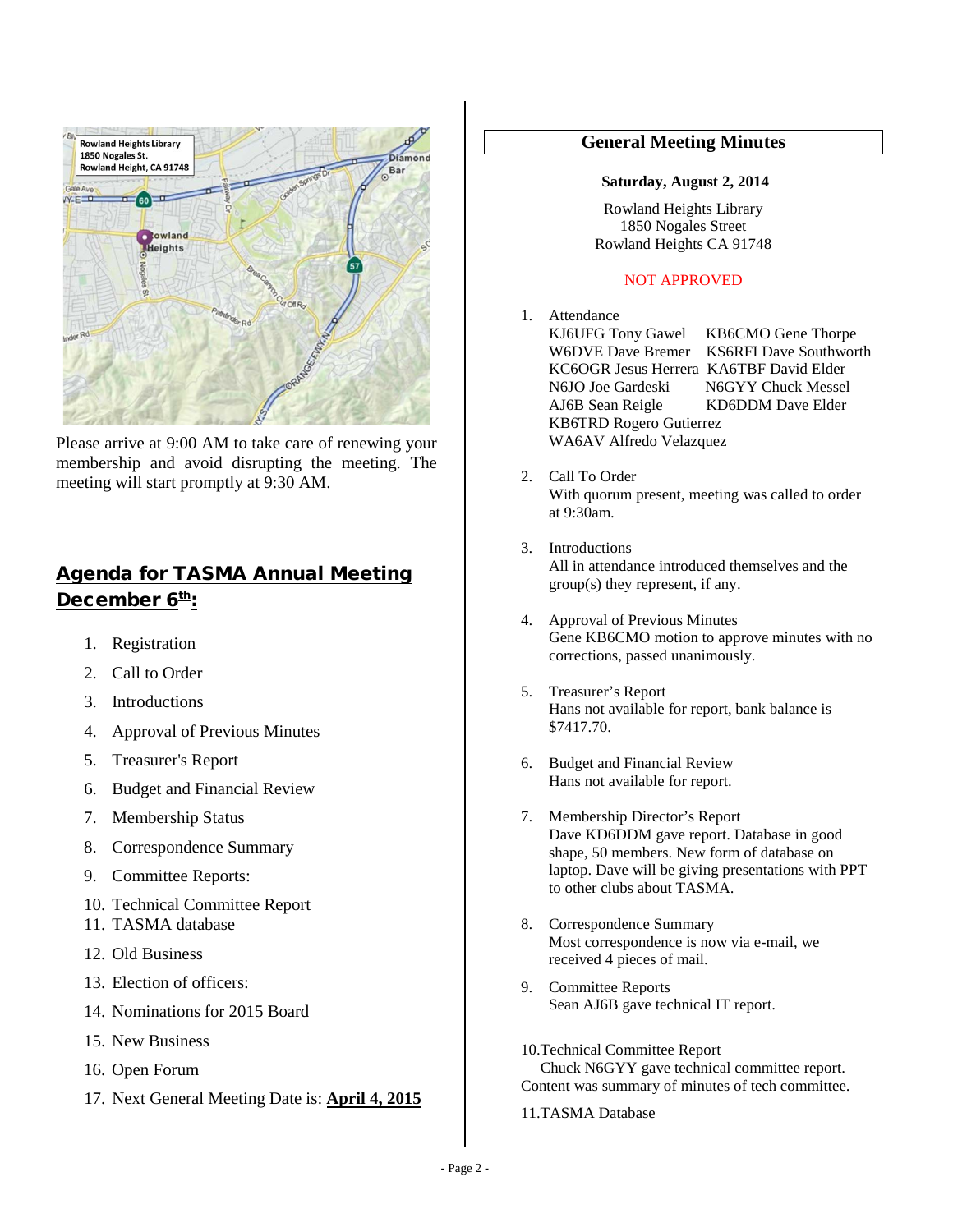Sean AJ6B gave report of state of database. Working on database project, not completed yet, possibly by beginning of 2015.

- 12.Old Business None.
- 13.New Business
- a. Board of Director Nominations Chairman: KA6TBF nominated himself.

Vice-chairman: Open.

Treasurer: Open.

Secretary: KA6TBF nominated AJ6B.

Membership: AJ6B nominated KD6DDM.

IT Director: Open.

MBAL: Open.

14.Open Forum: None.

15.Next General Meeting is December 6, 2014. Location will be announced prior to meeting.

16.Adjournment.

 Sean AJ6B motions to adjourn, unanimously passed at 10:47am.

#### **Special Meeting Minutes**

#### **Saturday, November 1, 2014**

Norman P Murray Center 24932 Veterans Way Mission Viejo CA

#### NOT APPROVED

1. Attendance

AJ6B Sean Reigle N6GYY Chuck Messel KS6RFI Dave Southworth W6DVE Dave Bremer K9KAO Henry Kao KD6DDM Dave Summers KA6TBF Dave Elder AD6OI Heiko Peschel W6TNA Tina Bremer

- 2. Call To Order With quorum present, meeting called to order at 9:30am.
- 3. Introductions All in attendance introduced themselves and the group(s) they represent, if any.
- 4. Election Results 29 voted yes on proposed bylaw changes (attached),2 voted no. Heiko AD6OI motioned to close election, Dave KD6DDM seconded.
- 5. Board of Director Nominations Chairman: KD6DDM nominates KA6TBF. Vice-chairman: KA6TBF nominates W6DVE. Secretary: KA6TBF nominates AJ6B. Treasurer: W6DVE nominates W6TNA. Member at Large: KA6TBF nominates KD6DDM.
- 6. Open Forum Heiko AD6OI speaks about board meetings being made public. Chairman responded that some items are confidential in the board meeting and minutes are made available on the topics that are discussed and motions passed.
- 7. Next General Meeting is December 6, 2014. Location will be announced prior to meeting.
- 8. Adjournment. KA6TBF motions to adjourn, unanimously passed at 10:00am.

#### **Secretary's Report**

We will be sending renewal notices electronically to members a few weeks before expiration. Please use our new electronic system to renew your membership!

Also, the ballot for next year's Board of Directors will be sent electronically about 2 weeks before the next meeting. Make sure to check the website and make sure you are an active paid member so you may vote!

#### **Treasurer's Report**

|                                      | 493.17<br>\$.<br>Total expenses |                                                                         |                        |
|--------------------------------------|---------------------------------|-------------------------------------------------------------------------|------------------------|
|                                      |                                 | <b>Excess of Revenue over Expenses</b><br>Bank Balance as of 12/31/2013 | \$410.83<br>\$6,990.14 |
|                                      |                                 |                                                                         |                        |
|                                      |                                 |                                                                         |                        |
| 850.00<br><b>Total Revenue</b><br>S. |                                 | Starting 12/31/2013                                                     | \$6,990.14             |

#### **Database Administrator's Report**

We have been working on changing the format of the database and will be making all updates by the end of the year. Stay tuned!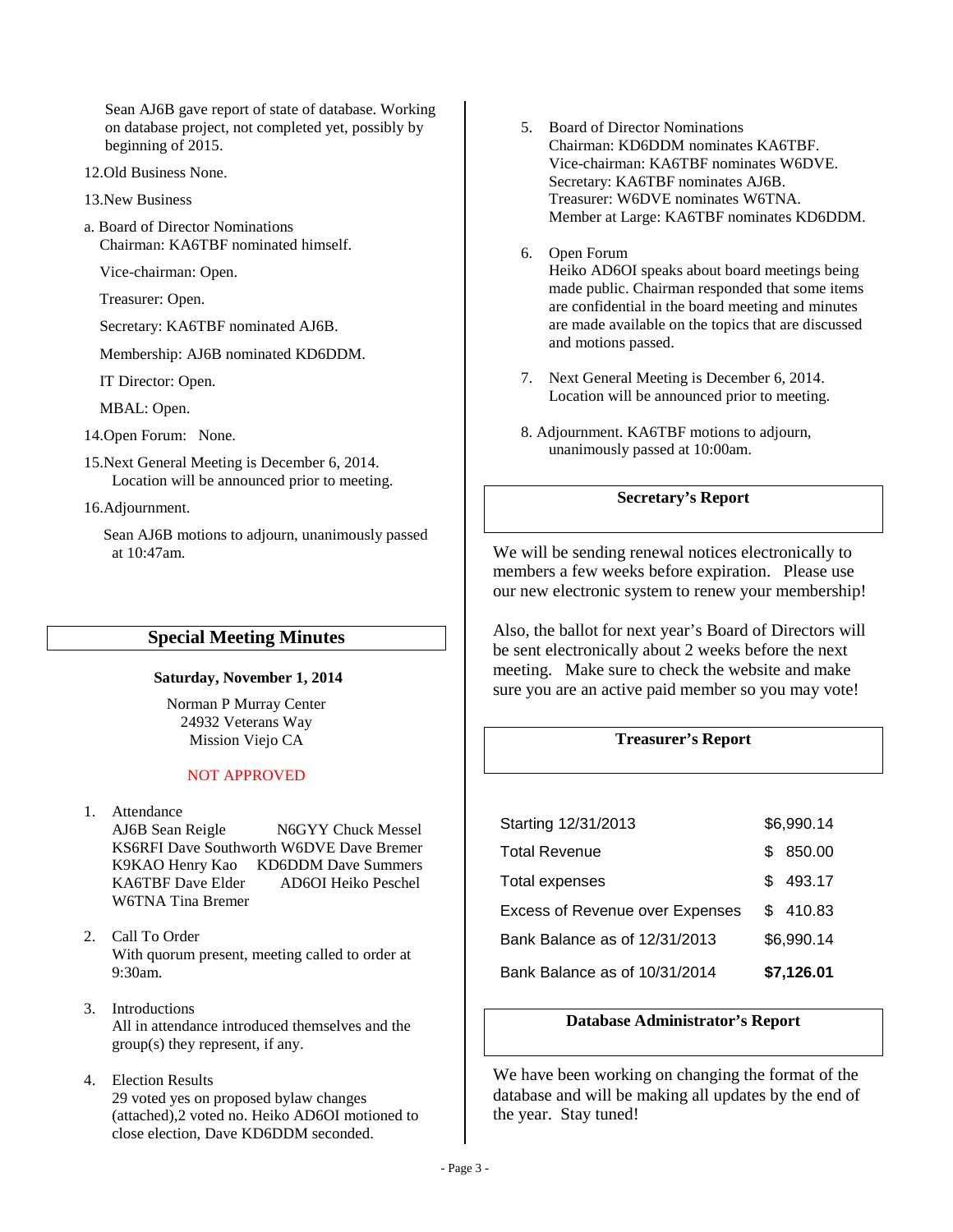#### **Technical Committee Report**

2014 has been a busy year for TASMA and the Technical Committee.

I am happy to say that there have been several additions to the technical committee and they have raised the skill set of the committee to a new high. The current members of the committee are:

| Nate Duer           | KI6IGR        |
|---------------------|---------------|
| <b>Tony Gawel</b>   | KJ6UFG        |
| <b>Chuck Messel</b> | N6GYY         |
| Sean Reigle         | AJ6B          |
| David Southworth    | <b>KS6RFI</b> |

We have been busy this year with many coordination requests, some of the usual interference complaints, and transfer of ownership and trustee changes.

In addition to this, we have a new website, which all should visit. There have been many improvements, including the ability to pay your dues on PayPal, and also forms which can now be filled on the computer. Most of our technical correspondence is now transacted by email and electronic means. We may soon add the ability for anyone wishing to speak at a technical meeting, to do so via video conferencing (Skype).

I think you have all seen the new ability to receive and respond to an electronic balloting system. This is the first time that TASMA has had the ability to poll the membership electronically. A special thanks to Sean Reigle for developing this ability.

We have seen new trends in technology and how it is being used, which has prompted the technical committee to recommend several changes to the band plan.

One of the trends we are seeing is Simplex frequencies being linked to repeaters, often cross band, in an effort to add input and/or output channels to repeaters. Per Part 97.205 the simplex frequencies from 144.0–144.5 MHz, 145.5–146.0 MHz, may not be utilized for repeater receive or retransmit. Our proposed changes are to bring the band plan into better alignment with the usage patterns we are seeing, and in the process create frequencies specifically for particular types of usage. This will be presented to the general membership for a vote at the December meeting. It is

currently posted on the website as a proposed band plan.

Currently TASMA is coordinating over 300 repeaters. With only 75 repeater pairs, each frequency pair is being used on an average of 4 times in various geographic locations. As you can imagine, this makes granting a new repeater coordination a challenge. In an effort to fit in more repeaters, we ask that all existing repeater owners use good Amateur practices, and run the minimum power required to reach the user base.

We would encourage everyone to visit the New TASMA Website and browse around to become familiar with some of the improvements that have been done this year.

Please stop by at the December General meeting. If you have an interest in giving back to the Amateur community and a bit of technical expertise, come see how you might fit into the technical committee, or look us up and just say Hi.

#### **Candidate Statement For Chairman**

#### **David Elder, KA6TBF**

Hello everyone. I would once again like to offer my services to TASMA as Chairman.

Having served on the TASMA board in various positions, including - Member at Large, Secretary, Vice Chairman and currently the Chairman. During my tenure as Chairman TASMA has made great strides in improving and modernizing its operation.

If elected, I look forward to continued improvement in TASMA.

I appreciate your support and hope that you will allow me to continue working with TASMA in this position.

Respectfully: David Elder, KA6TBF

> **Candidate Statement for Vice Chairman Dave Bremer**

Fellow TASMA members, my name is Dave Bremer and I am running for TASMA Vice-Chairman. For those who do not know me, here is a brief biography.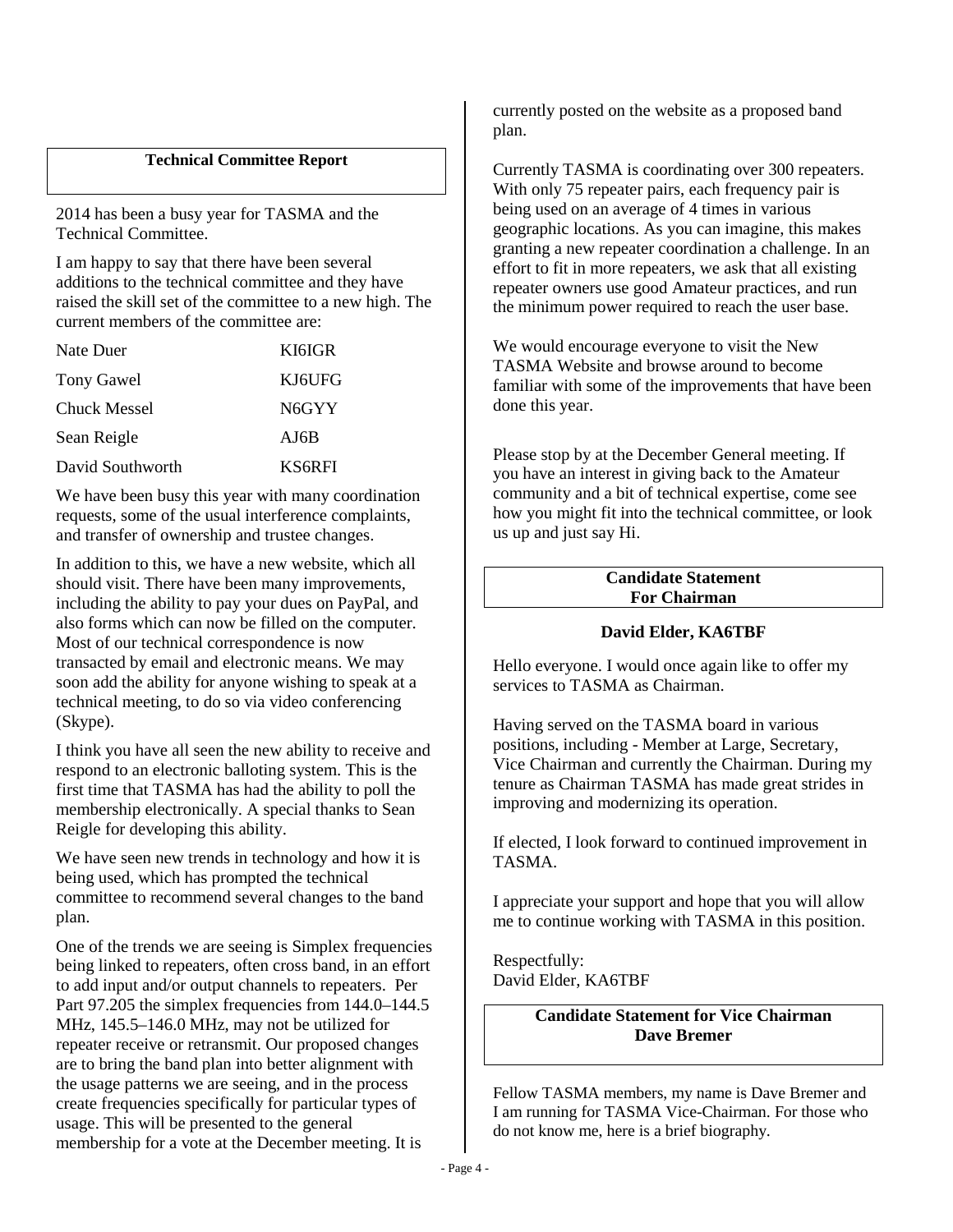I have been interested in Amateur Radio since junior high school, however I did not obtain a license until 2007. I currently hold the amateur extra class license.

For the last 6 years, I have had the privilege of assisting Gordon West, WB6NOA with his southern California amateur radio classes. I am a volunteer examiner for the W5YI group and conduct test sessions all over the southland. I am a "Life" member of the ARRL. In 2013 I was inducted into the Radio Club of America and look forward to working with that group.

I live in Fontana, California. I retired from ATT in March, 2011 after 42 years in "Central office Special services" specializing in Optical Multiplexors. I do not personally own an amateur repeater, but I hold several "commercial" repeater licenses in various sections of the country. I look forward to continue working with the TASMA group.

. Dave Bremer, W6DVE

#### **Sean Reigle, AJ6B Candidate Statement For Secretary**

My name is Sean Reigle, AJ6B and I am looking to continue to offer my services to the Amateur Radio community of Southern California as Secretary for TASMA Board of Directors. I joined TASMA as a member in 2011 and have been participating as Secretary on both the board and the Technical Committee. The technical committee has been receiving rave reviews about its increased communication and responsiveness to inquiries and I believe that we can bring that experience to the board of directors. I also serve on the board of directors for the South Orange Amateur Radio Association as education director and have been licensed since I was 15.

Furthermore, as improvements in 2015, we will be working on a database update project to get some of our records more up to date. I would appreciate your vote for secretary. Stay tuned for more information!

Thank you for your consideration.

Sean Reigle, AJ6B

#### **Tina Bremer W6TNA Candidate Statement For Treasurer**

My name is Tina Bremer, W6TNA, and I am submitting my name as a candidate for the position of Treasurer for TASMA.

I am an Amateur Extra and have been a member of TASMA for several years. I am a volunteer examiner for the W5YI Group and a Life Member of the ARRL.

I have been active in many volunteer activities for the last 30 plus years, including Little League, AYSO, Cub Scouts, Boy Scouts, City of Fontana CERT, and San Bernardino County Emergency Communication Service. I have had experience as treasurer for several of these groups and feel that I could competently fulfill the position for TASMA.

Respectfully, Tina Bremer, W6TNA

#### **David Summers KD6DDM Candidate Statement For Member at Large**

Greetings Members.

As the December meeting descends upon us, I would like to thank you for your support in the past. As we are making changes in Board of Director positions, it is my intent to run for Member at Large. I look forward to serving in TASMA for another year.

Happy Holidays from David Summers, KD6DDM.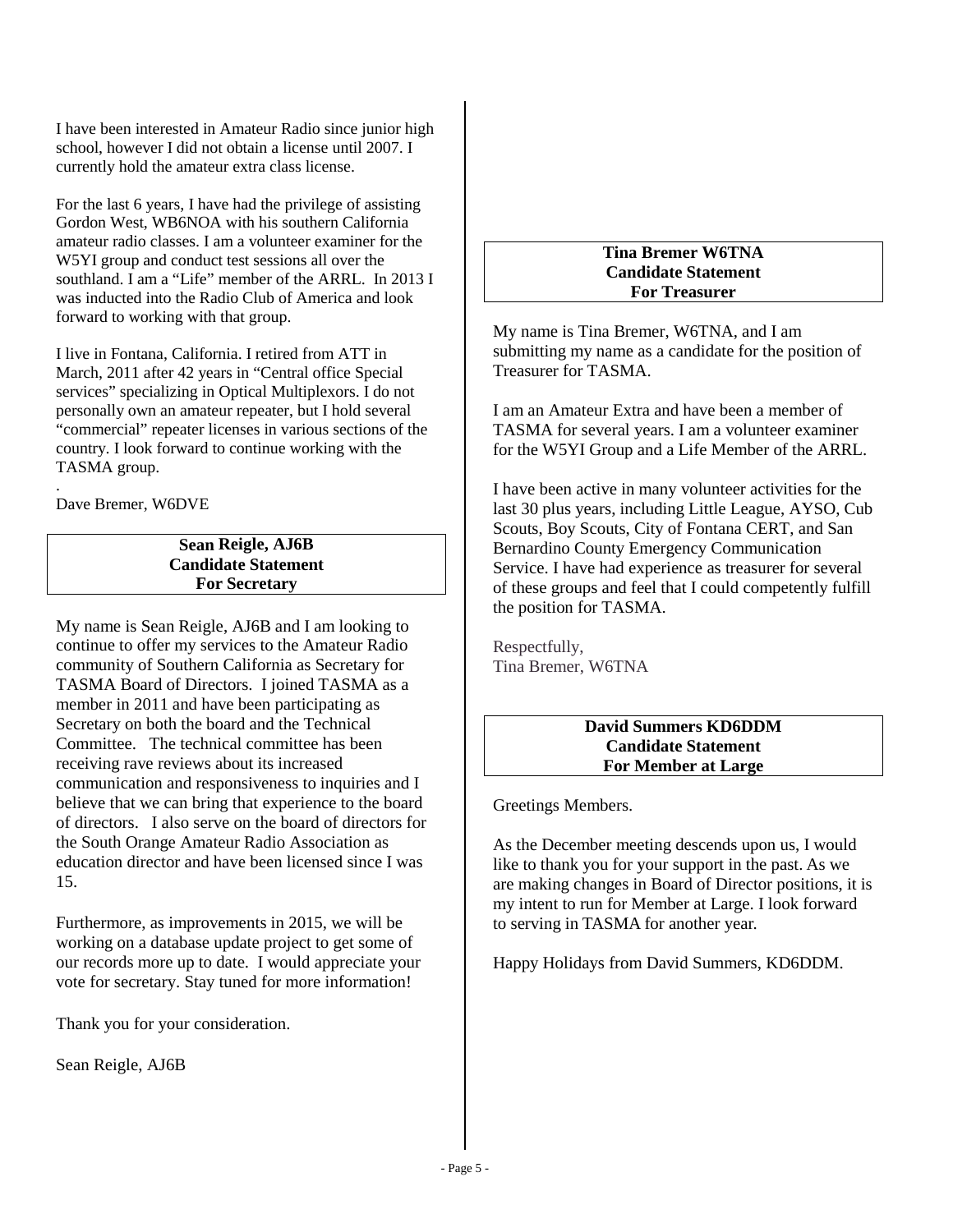# **2015 Schedule of Meetings**

|                  | Jan   | Feb. | Mar.  | Apr.  | May | Jun. | Jul.  | Aug.  | Sep. | Oct. | Nov.  | Dec.  |
|------------------|-------|------|-------|-------|-----|------|-------|-------|------|------|-------|-------|
| ear 2015<br>I Y  |       |      |       |       |     |      |       |       |      |      |       |       |
| <b>Board</b>     | 24    |      |       |       |     |      | 11    |       |      |      |       |       |
| <b>Meeting</b>   | (Sat) |      | (Sat) |       |     |      | (Sat) |       |      |      | (Sat) |       |
|                  |       |      |       |       |     |      |       |       |      |      |       |       |
| П<br>General     |       |      |       | 4     |     |      |       |       |      |      |       | 5     |
| <b>Meeting</b>   |       |      |       | (Sat) |     |      |       | (Sat) |      |      |       |       |
|                  |       |      |       |       |     |      |       |       |      |      |       | (Sat) |
| <b>Technical</b> | 24    |      |       |       |     |      | 11    |       |      |      |       |       |
| <b>Committee</b> | (Sat) |      | (Sat) |       |     |      | (Sat) |       |      |      | (Sat) |       |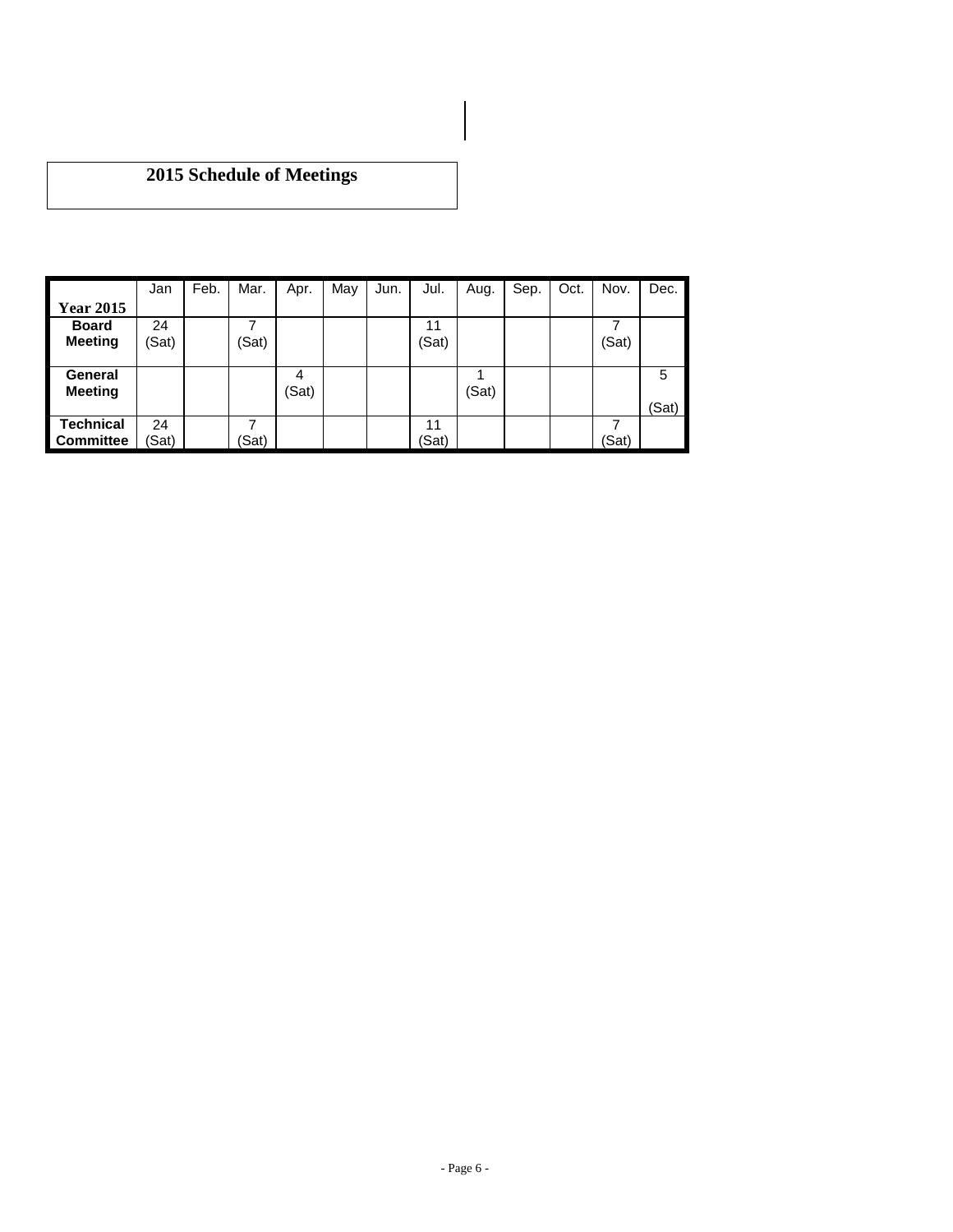# Frequency Coordination & Spectrum<br>Management for Southern California<br>WWW.tasma.org

Management for Southern California

*[www.tasma.org](http://www.tasma.org/)*

# **TASMA Two Meter FM Band Itinerant Summary DRAFT v2**

| <b>Simplex</b><br><b>Frequencies</b><br>(no linking/repeaters) | Linking<br>& Remote Base<br><b>Frequencies</b>                        | <b>Packet</b><br><b>Frequencies</b> |
|----------------------------------------------------------------|-----------------------------------------------------------------------|-------------------------------------|
|                                                                | (read guidelines - page 2)                                            | •144.390 (APRS)                     |
| •144.310-144.375                                               |                                                                       | •144.970                            |
| •144.405-144.490                                               | •145.675                                                              | •145.030                            |
| •145.510                                                       | •145.690                                                              | •145.050                            |
| •145.525                                                       | •145.710                                                              | •145.070                            |
| •145.540                                                       | •145.725                                                              | •145.090                            |
| •145.555                                                       | •145.740                                                              |                                     |
| •145.570                                                       | •145.755                                                              |                                     |
| •145.585                                                       | •145.770                                                              |                                     |
| •145.600                                                       | •145.785                                                              | Cross-band                          |
| •145.615                                                       | •146.460                                                              | Repeater                            |
| •145.630                                                       | •147.480                                                              | <b>Frequencies</b>                  |
| •145.645                                                       |                                                                       |                                     |
| •145.660                                                       |                                                                       | •144.910                            |
| •146.430 (ATV voice)                                           |                                                                       | •147.525                            |
| •146.445                                                       |                                                                       |                                     |
| $•146.520$ (calling freq)                                      |                                                                       |                                     |
| •146.535                                                       | <b>Portable Repeater Pair</b>                                         |                                     |
| •146.550                                                       | (Special Event & Temporary Use Only)                                  |                                     |
| •146.565 (T-hunts)                                             | •147.585 input                                                        |                                     |
| •146.580                                                       | •144.930 output                                                       |                                     |
| •146.595<br>•147.510                                           | (read guidelines - page 2 - operations limited to 72 hours per month) |                                     |

Frequencies on this page are not coordinated and must be shared with other Amateurs on a noninterference basis. Please run minimum power  $(97.313a)$  and keep FM bandwidth narrow to reduce adjacent channel interference.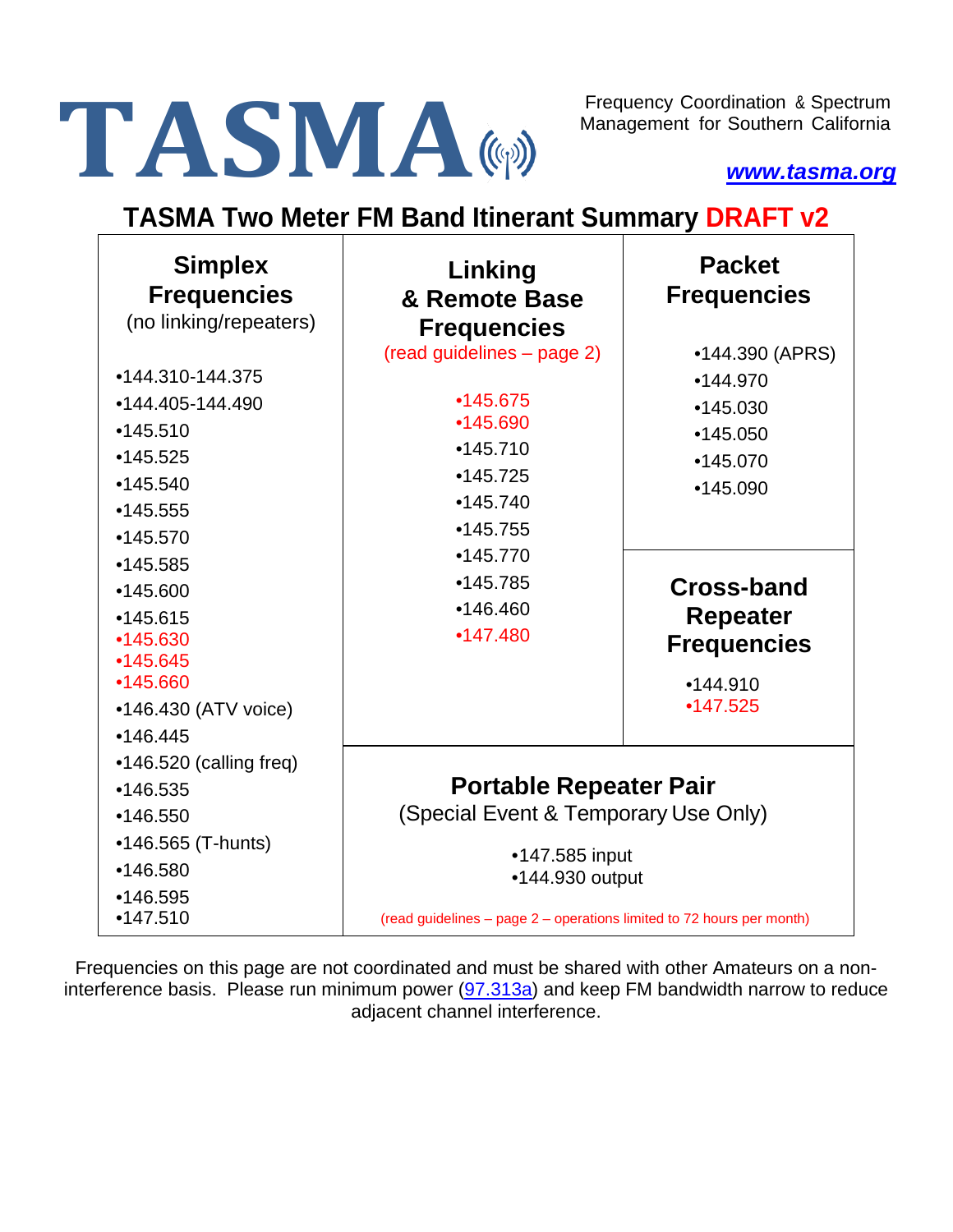# **TASMA Repeater and Auxiliary Station Guidelines DRAFT v2**

**1. Station must be able to be remotely turned off.** 97.109 and 97.3(a)(6).

#### 2. **Station should use a time out timer of 3 minutes or less.**

97.213(b) states that you must be able to control your station in the event of control failure that the transmitter will be limited to 3 minutes or less. By making your timer 3 minutes you can always comply with this rule.

#### 3. **Station should not "beacon" ID**.

97.119 states rules about station identification. If the station is not in communication with another station it may be determined that the repeater is broadcasting its ID against rule 97.113(b). It also reduces the chance that your station causes interference with another station on the shared auxiliary station frequencies to comply with 97.101(d).

#### 4. **Station CW ID should be under 20 WPM and a copyable tone (around 850 hertz tone)**.

97.119(b)(1) does state that the CW ID must be 20 WPM or less. Setting at or lower ensures compliance. The FCC has no part 97 rules about the tone of the CW ID although the ID must be clear enough to make known the station call sign that is transmitting (97.119(a)).

#### 5. **Station identification should not end with /R.**

Where once customary and actually required to ID as a repeater, this is no longer the case. The /R selfassigned indicator may conflict with 97.119(c), although this does not seem to be enforced.

#### 6. **Auxiliary and repeater stations are limited to certain frequencies.**

97.201(b) and 97.205(b) place restrictions on operation of auxiliary and repeater stations upon certain frequencies. Not all simplex frequencies are available for auxiliary and repeater input and outputs. Stations need to be mindful also to not cause harmful interference with coordinated repeaters per 97.205(c)

#### 7. **Auxiliary stations should not be connected to conference/reflector nodes 24/7.**

As the auxiliary station frequencies are uncoordinated and shared amongst the Amateur community, it is good practice to allow others the use of the frequencies. Also, unattended automatic operation may cause harmful interference to others on the shared frequencies per 97.101(d). We recommend that a control operator be present to ensure compliance and then disconnect from conference/reflector node when the control operator is no longer present.

#### 8. **Auxiliary stations should remain low in height and power.**

As the auxiliary station frequencies are uncoordinated and shared amongst the Amateur community, it is good practice to allow others the use of the frequencies. Your auxiliary station should be mindful of its RF footprint to comply with 97.313(a) and 97.101(d).

#### 9. **Auxiliary stations should not be uncoordinated repeaters.**

Your auxiliary station is designed for a group of cooperating Amateurs (97.3(a)(7)) and as such should not be open to non-designated control operators. Your station at that time would probably be classified as an uncoordinated repeater and would be subject to transmit/receive frequency restrictions in 97.205(b).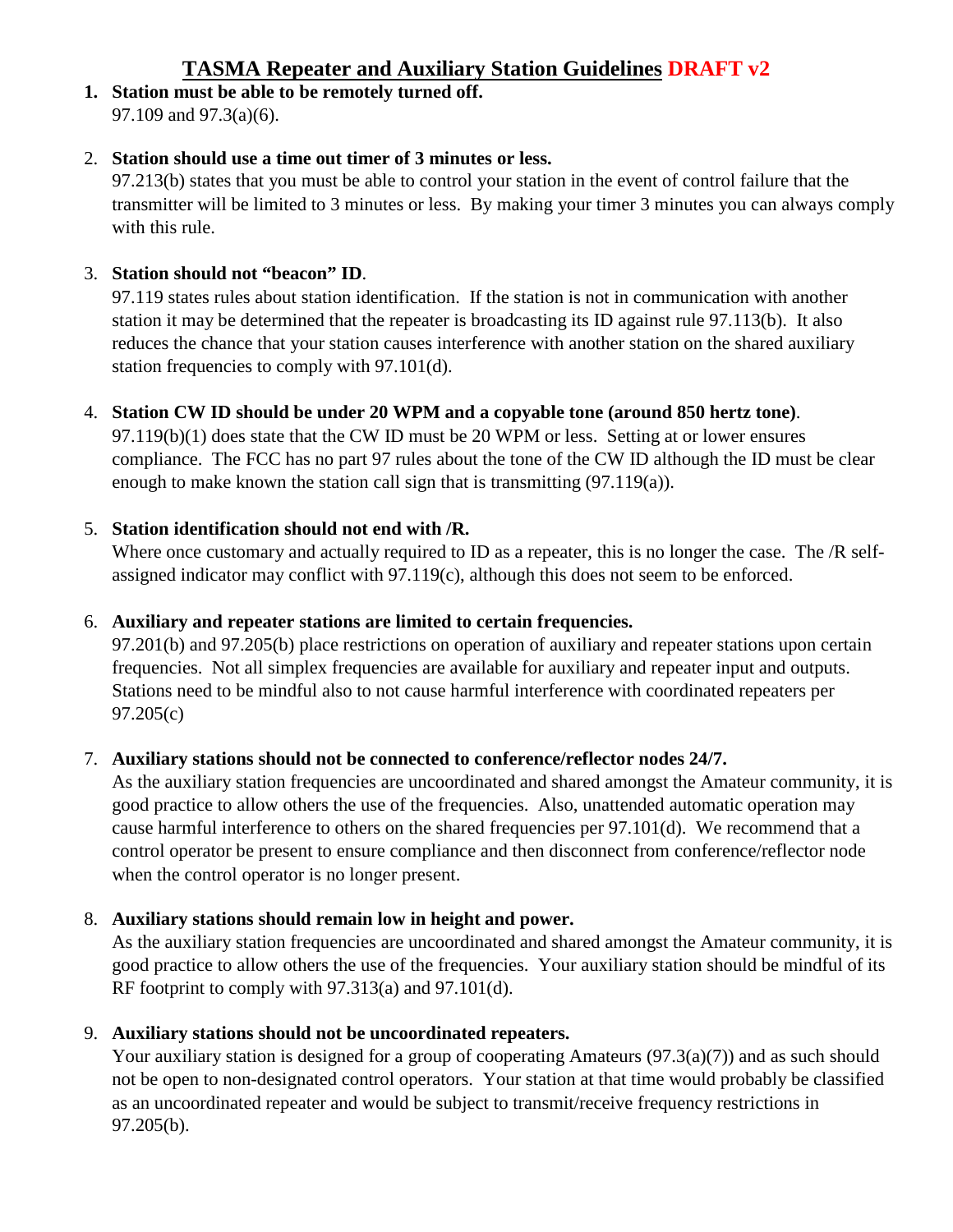# **TASMA Bylaws**

#### **Amended: October 17, 2014**

# **ARTICLE I – MEMBERSHIP**

#### **Section 1. CATEGORIES**

- a. REGULAR membership is open to any person who is authorized to operate an amateur radio station on frequencies within the two-meter band.
- b. DELEGATE membership is open to any person who (1) qualifies for membership under section 1a and (2) is authorized to represent any club or organization, the interests of which include two-meter operations.

#### **Section 2. APPLICATION**

Application for membership shall be made through the Secretary of the Association, and shall require a concurrent payment of one year's dues.

#### **Section 3. RIGHTS OF MEMBERSHIP**

- a. A voting member is defined as a member that held a paid membership 45 days prior and concurrent with the voting. Each member shall have one vote.
- b. In cases where a member cannot be present at a Meeting, that member may vote with respect to the election of officers, and any other published agenda item, by written ballot, delivered to the Secretary of the Association before or during balloting.

#### **ARTICLE II - OFFICERS** (Amended 06/05/98 & 12/5/09)

#### **Section 1. TITLES**

The Officers of the Association shall be:

- a. Chairman
- b. Vice-Chairman
- c. Secretary
- d. Treasurer
- e. Board Member At Large (Amended 06/05/98)
- f. Membership Director (Amended 12/5/09)
- g. Internet Services Manager (Amended 12/5/09)

These elected officers shall be the Board of Directors of the Association.

#### **Section 2. ELECTION OF OFFICERS**

- a. Nominations of officers will be held at the regular meeting immediately prior to the Annual Meeting. A slate of persons running for office shall be printed in the mailing preceding the Annual Meeting.
- b. Nominees for any TASMA officer position shall have maintained continuous membership for at least one year and be at least 18 years of age at the commencement of term of office. (Amended 4/13/2002)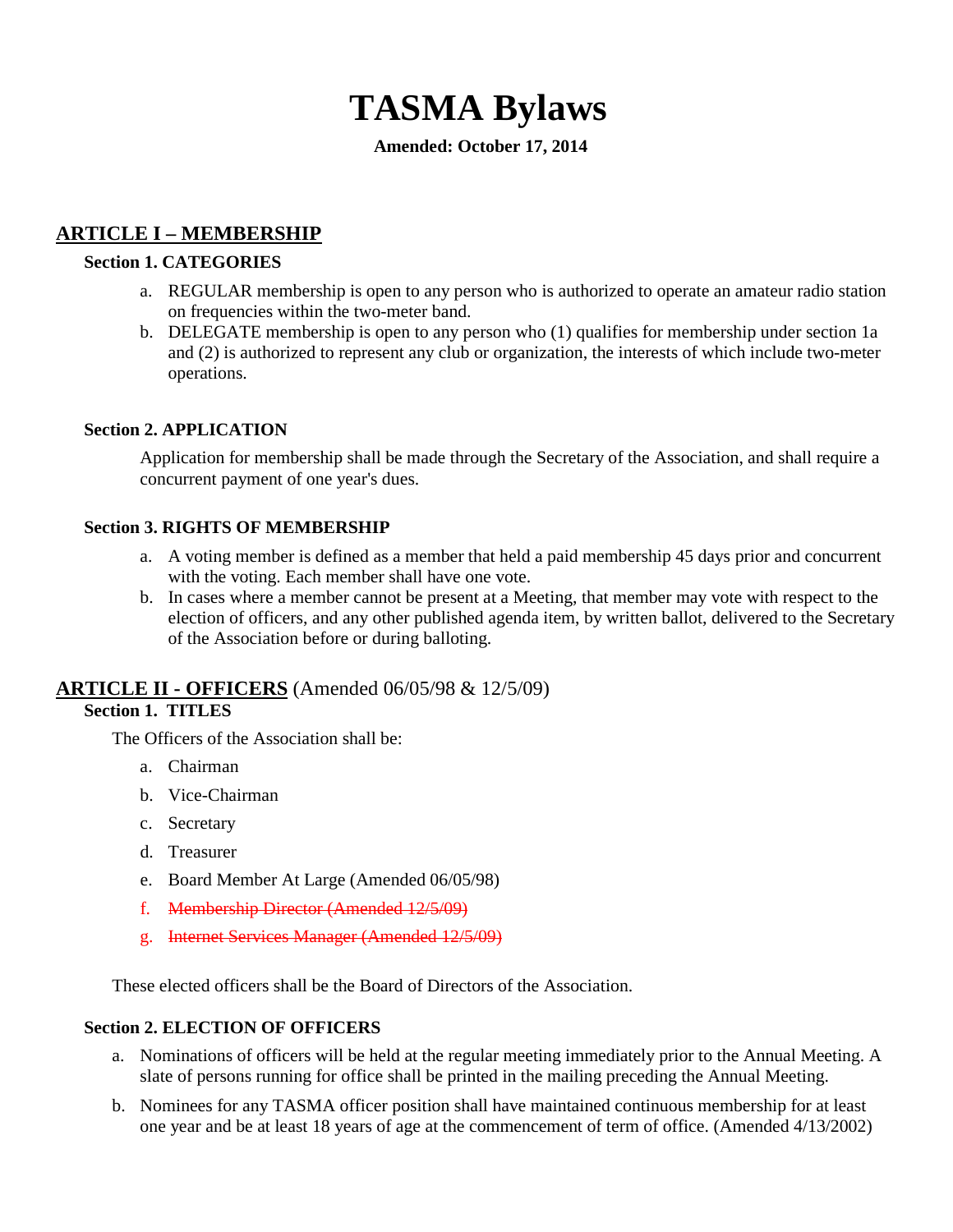- c. Additional nominations may be made from the floor at the Annual Meeting. Only members may make nominations.
- d. Balloting shall be in accordance with ARTICLE IV, Section 4 of these Bylaws.
- e. In the event of a vacancy of office, a special election shall be held at the next regularly scheduled meeting of the Association. Advance notice of special elections is not required.

#### **Section 3. TERM OF OFFICE**

The term of the elected office shall be one (1) year commencing January 1 and concluding December 31, or concluding with the election of his successor.

#### **Section 4. VACANCY OF OFFICE**

Resignation from office shall be by oral or written notification to the Chairman, except that resignation of the Chairman shall be to the Secretary.

#### **Section 5. DUTIES OF THE CHAIRMAN**

The Chairman:

- a. Shall administer association affairs.
- b. Shall appoint committees, specifying the goals and functions thereof, and shall be responsible for maintaining committee activity toward those stated goals.
- c. Shall appoint a Database Manager.
- d. **Shall appoint an Internet Services Manager (ISM).**
- e. Shall preside at the Annual, Board, Special, and General Meetings.
- f. Shall not vote, except in the case of a tie, in which case he shall cast the deciding vote.
- g. Shall be an ex-officio member of all committees.
- h. Shall be responsible for the adherence of the Association to its Articles of Incorporation and Bylaws.
- a) If the elected Chairman is a delegate member of a club or organization, pursuant to ARTICLE I, Section 1b, the vote of the Chairman shall be delegated to an alternate member of the Association, of the Chairman's choosing, who shall exercise independent discretion in casting the deciding vote. No member may be selected as an alternate who, by reason of absence or abstention, did not cast his own vote prior to the Chairman's selection of an alternate. (Amended 12/17/2005) (Deleted 12/5/09)

#### **Section 6. DUTIES OF THE VICE-CHAIRMAN**

#### **The Vice-Chairman:**

- **a. Shall assist the Chairman in the Discharge of his duties.**
- **b. Produce the association newsletter.**
- **c. Shall assume the duties of the Chairman in his absence.**
- **d. Shall be the liaison between TASMA and other frequency coordinating bodies.**

#### **Section 7. DUTIES OF THE SECRETARY**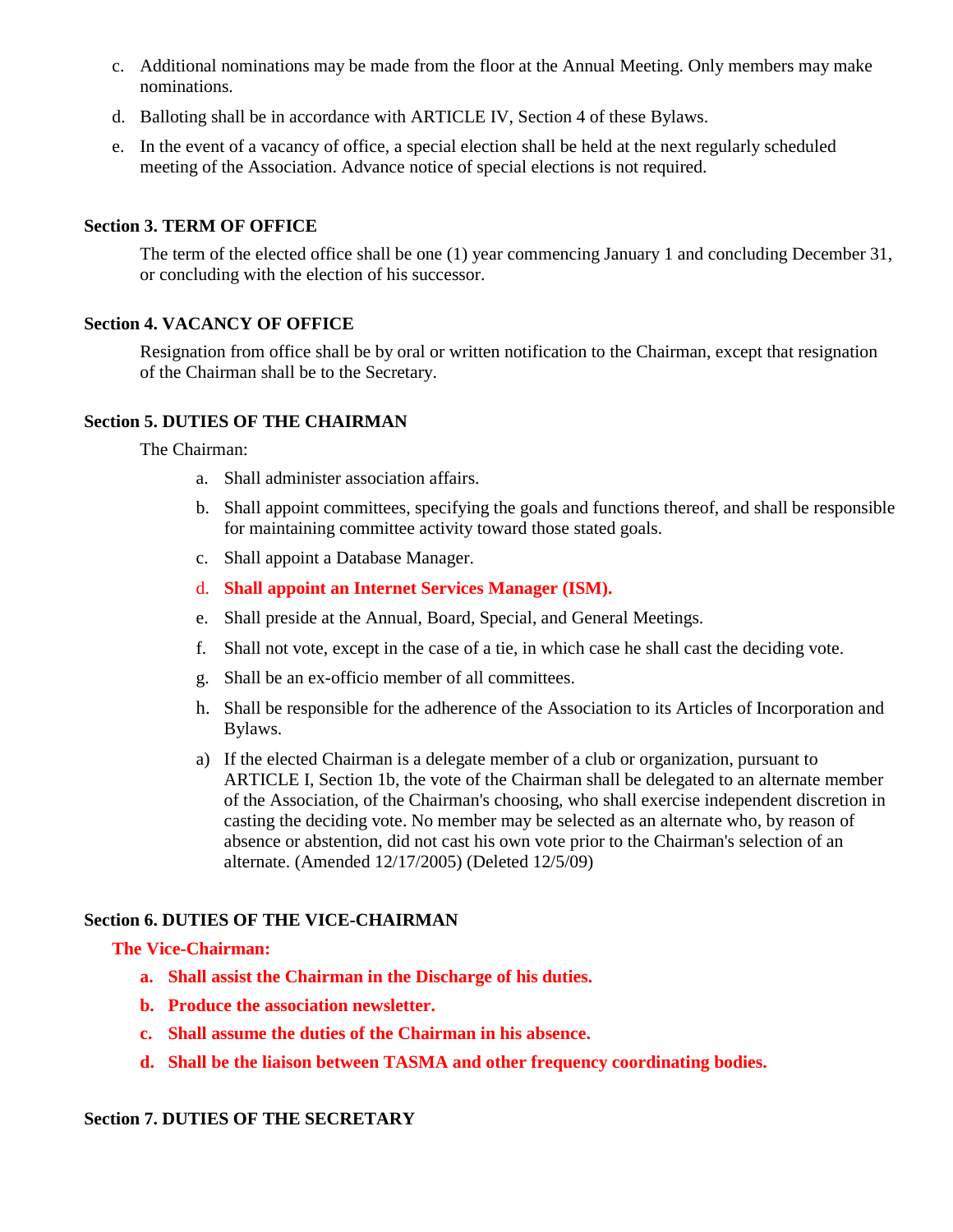The Secretary:

- a. Shall retain Association records.
- b. Shall record the minutes of all meetings of the Association, including General, Board, Annual and meetings, and prepare those minutes for publication, if necessary.
- c. Shall prepare membership mailings in accordance with these Bylaws.
- d. Shall distribute official correspondence and committee reports as required or directed by the Chairman of the Association.
- e. Shall transmit to each new member a copy of the Articles of Incorporation and Bylaws of the Association and shall provide copies thereof to other members on request.
- f. Shall maintain and keep all Association minutes, correspondence and other records and surrender these Association files to his successor.
- **g. Shall receive all membership applications and retain records of such applications.**

#### **Section 8. DUTIES OF THE TREASURER**

The Treasurer:

- a. Shall maintain financial and property records of the Association.
- b. Shall collect membership dues.
- c. Shall arrange that signatures of the Chairman and Treasurer are registered with depositories of Association funds.
- d. Shall disburse moneys, and shall retain copies of bills, vouchers, and receipts to substantiate disbursements.
- e. Shall submit quarterly financial statements of the Association to the Board of Directors and the Association within 45 Days of the end of each quarter, and an Annual Report at the Annual Meeting.
- f. Shall be subject to annual financial audit at such times as may be required by the Chairman.
- g. Shall surrender Association financial records and funds to his successor upon termination of his term.
- h. **Shall maintain the membership database.**
- i. **Shall process the membership applications.**

#### **Section 9. DUTIES OF THE MEMBER AT LARGE** (Amended 06/05/98)

#### **The Member at Large:**

- **a. Shall be responsible for leading membership drives and retaining and increasing association membership.**
- **b. Shall be responsible for obtaining membership statistics.**
- **c. Shall be responsible for determining membership status and eligibility for voting.**
- **d. Shall be the liaison between TASMA board and the general membership.**

#### **Section 10. DUTIES OF THE MEMBERSHIP DIRECTOR** (Added 12/5/09)

The Membership Director:

a. Shall maintain the membership database.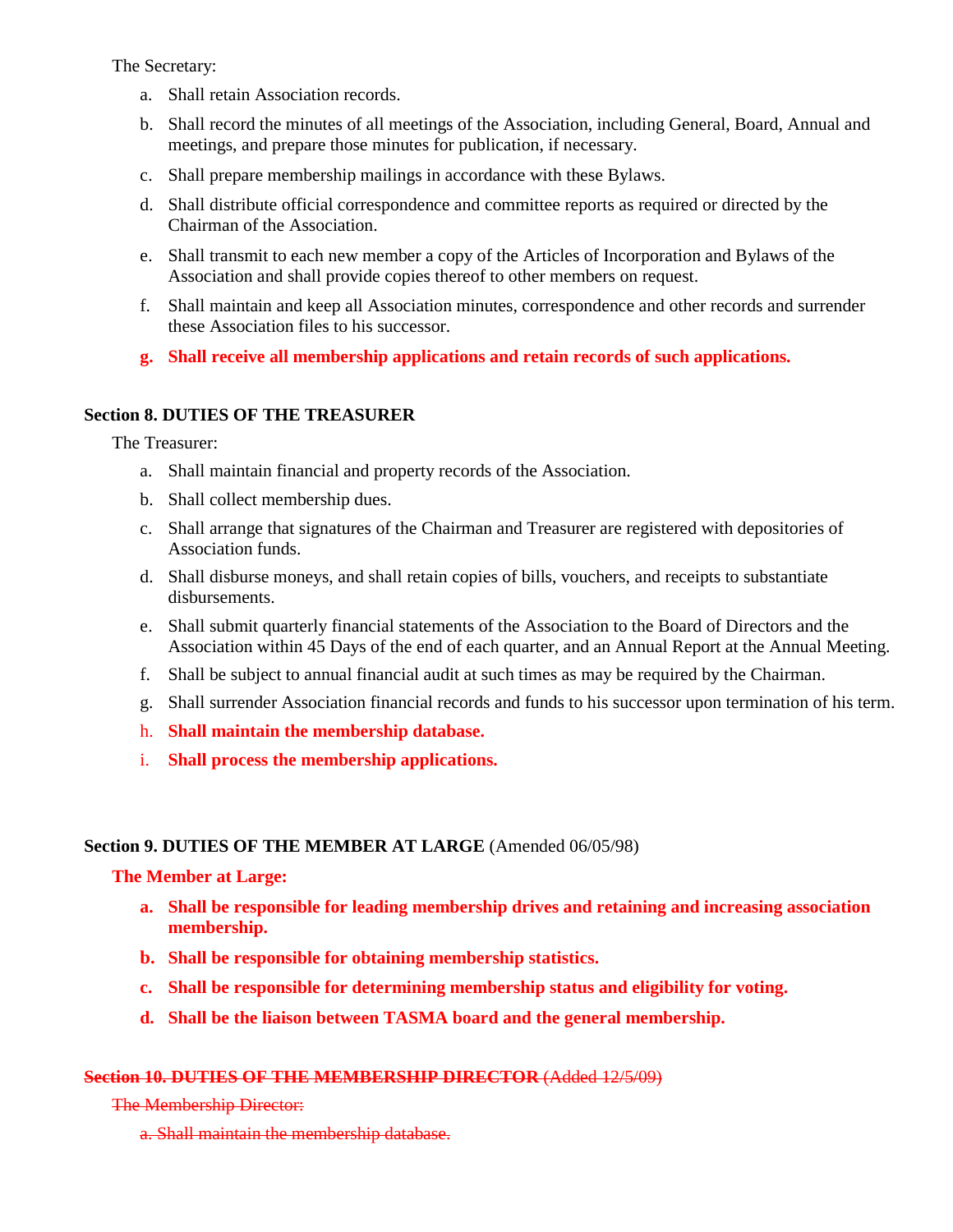b. Shall process all membership applications.

- c. Shall be responsible for leading membership drives and retaining and increasing association membership.
- d. Shall be responsible for obtaining membership statistics.
- e. Shall be responsible for determining membership status and eligibility for voting.

#### **Section 11. DUTIES OF THE INTERNET SERVICES MANAGER** (added 12/5/09)

The Internet Services Manager (ISM):

- a. Shall prepare and submit an expenditure plan for inclusion in the annual budget.
- b. Shall arrange and manage the services of an Internet Service Provider (ISP) and shall approve invoices associated with the ISP. The ISM will keep the Board advised of all agreements with the ISP.
- c. Shall arrange for and maintain a domain name for TASMA.
- d. Shall maintain mailing lists as requested by the Board and update these lists as requested. The ISM shall moderate use of these lists in accordance with direction from the Board.
- e. Shall arrange for a Webmaster to maintain a TASMA web site under the direction of the Board.
- f. Shall maintain a file server for use by the Board, the Newsletter Editor, the database Manager, the Technical Committee and other entities identified by the Board. Access privileges shall be maintained in accordance with Board direction.

#### **Section 12. REMOVAL OF AN OFFICER** (Renumbered 12/5/09)

- a. Any officer of the Association may be removed from office for acting outside of these Bylaws, neglect of duty, or otherwise putting the association in possible jeopardy.
- b. An officer can only be removed by a majority vote of the Association voting members at a general meeting or a special meeting.
- c. A motion to remove an officer must be made and seconded from the floor at a general or special meeting, at which time it becomes an agenda item for the next general meeting or special meeting.
- d. All members of the Association must be notified of the motion to remove said officer, and the time, location and date of the General or special meeting in which the vote regarding the removal of the officer will take place, not less than  $(1)$  week prior to the meeting.
- e. Upon an officer being removed from office, Article II, Section 2d of these Bylaws shall govern the election of a replacement officer.

## **ARTICLE III - COMMITTEES and APPOINTED POSITIONS**

#### **Section 1.**

- a. The Technical Committee shall prepare and submit a Band Plan and Technical Standards to the membership for approval. These documents will describe the spectrum plan for the 2-Meter Band and the functional standards for having coordination on this band. The Technical Committee is bound by these documents, once approved. All changes to these documents require a majority approval of both the Technical Committee and the voting membership at a General or Special Meeting.
- b. The Chairman of the Association shall designate all committees and appoint a Chairman of each such committee from members of the Association. The appointments of committee members must be approved by the Board of Directors.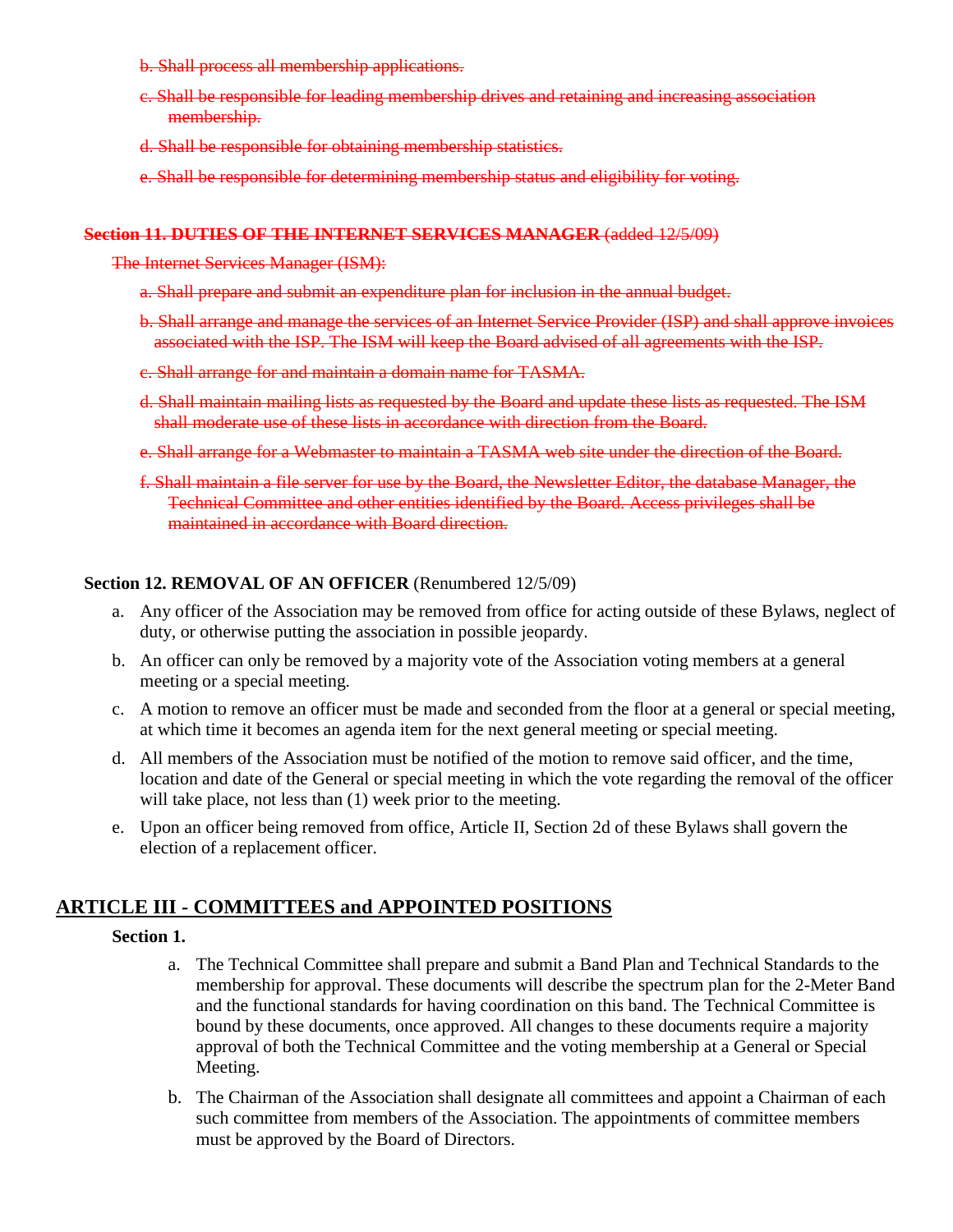- c. **The Chairman of the Association shall appoint a member of the Association to be the Internet Services Manager (ISM). The appointment of the ISM must be approved by the Board of Directors.**
- d. The Chairman of the Association shall appoint a member of the Association to be the Database Manager. The appointment of the Database Manager must be approved by the Board of Directors.
- e. Association appointees, committee chairs, and committee members terms are concurrent with that of the Chairman of the Association and terminate upon the termination of the Chairman.
- f. An Association appointee may only be removed from his appointment at the request of the Chairman of the Association with the consent of the Board of Directors.

#### **Section 2. TECHNICAL COMMITTEE**

- a. Requests for frequency coordination shall be made in writing to the Technical Committee using the forms provided by the association in compliance with the coordination guidelines establish by the Board of Directors. The Technical Committee, wherever consistent with FCC Part 97, the Articles of Incorporation and Bylaws of the Association and in strict accordance with the guidelines established by the Board of Directors, shall coordinate frequencies and repeater activities in a given area based on information provided by the Applicants therefor.
- b. The applicant shall provide, at his expense, such studies, surveys, research, and findings on technical and engineering matters, including equipment design, antenna configuration and location, frequency coordination, control functions, deviation levels, and related technical parameters, as may be required by the Technical Committee for the purpose of analyzing and acting upon the applicant's request.
- c. The Secretary of the Technical Committee shall be elected by the Technical Committee, from among its members, and shall maintain records, handle correspondence, and prepare agendas for Technical Committee meetings.
- d. The Chairman of the Technical Committee may appoint Sub-committees on specific subjects as necessary or as directed by the Chairman of the Association. The Sub-committee Chairman shall be appointed by the Chairman of the Technical Committee, with approval of the Board of Directors.
- e. The Technical Committee shall meet to address pending applications for frequency coordination and other matters, at such times and places as shall be designated by the Chairman of the Technical Committee.
- f. A report of actions taken by the Technical Committee shall be returned to the Board of Directors, the applicant, and all other affected parties as soon as possible after the meeting at which the applicant's request was considered, but not to exceed (45) days.
- g. The decisions of any TASMA Committee may be appealed by any member of the Association to the Board of Directors, but may not be appealed to the committee. All appeals must be in writing explaining the points of the appeal and contain supporting documents, and must be made no later than 90 days after proof of notification of the committee action or decision. The Board of Directors must review and act on a properly submitted appeal within 90 days of receipt of the appeal. A decision of a TASMA committee can only be over turned by a majority vote of the TASMA Board of Directors. The decision of the TASMA board of directors on an appeal shall be final.
- h. The Board of Director may overturn, reverse, or modify the actions or decisions of committees if they are found to have been made in violation of these Bylaws.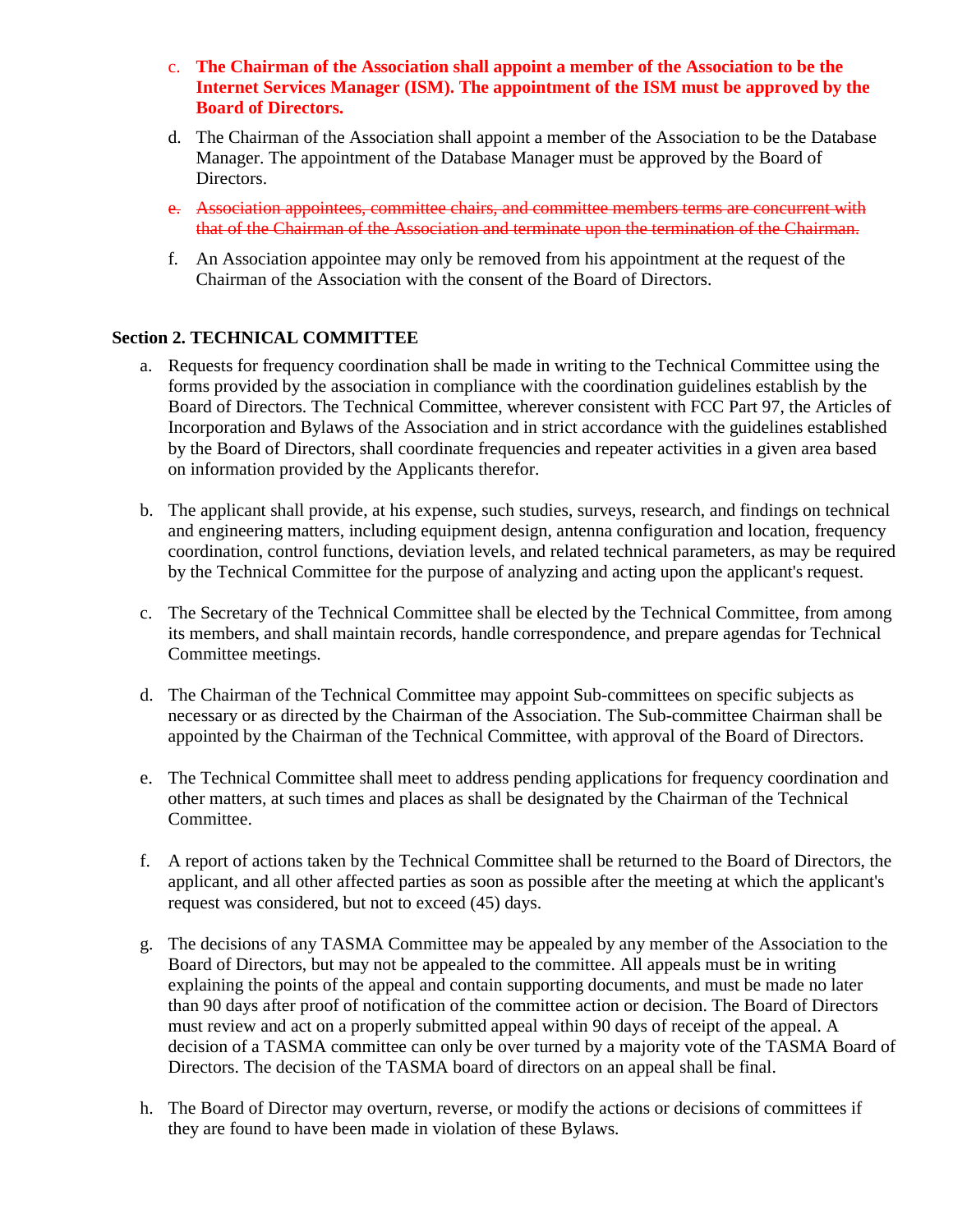#### **Section 3. DATABASE MANAGER** (Amended 10/27/00)

- a. The Database Manager shall be responsible for maintaining and keeping current a database of all repeater coordinations.
- b. The Database Manager shall provide the Board and Committee Chairs all information requested from the database.
- c. The Database Manager shall be provided all information regarding new coordination, and changes in coordination. (Amended 10/27/00)
- d. The Database Manager shall produce and forward completed frequency grant forms and notifications to the technical committee after coordination information has been received and entered in the database.
- e. The Database Manager shall not provide any information from the Associations databases to any parties except the Board of Directors and Association Committees with out the prior approval of the Board of Directors.
- f. The Database Manager shall return all Association records and databases to the Board of Directors at which time his appointment is terminated.
- g. The Association databases are the sole property of the Association.

#### **Section 4. The Internet Services Manager (ISM):**

- **a. Shall prepare and submit an expenditure plan for inclusion in the annual budget.**
- **b. Shall arrange and manage the services of an Internet Service Provider (ISP) and shall approve invoices associated with the ISP. The ISM will keep the Board advised of all agreements with the ISP.**
- **c. Shall arrange for and maintain a domain name for TASMA.**
- **d. Shall maintain mailing lists as requested by the Board and update these lists as requested. The ISM shall moderate use of these lists in accordance with direction from the Board.**
- **e. Shall arrange for or may serve as Webmaster to maintain a TASMA web site under the direction of the Board.**
- **f. Shall maintain a file server for use by the Board, the Newsletter Editor, the database Manager, the Technical Committee and other entities identified by the Board. Access privileges shall be maintained in accordance with Board direction.**

#### **ARTICLE IV - MEETINGS**

**Section 1. GENERAL** (Amended 10/27/00)

a. The general membership shall meet three (3) times a year, April, August and December. Each meeting shall be preceded by an agenda, to be transmitted in writing and/or electronically at least (14) days prior to the scheduled date of the meeting.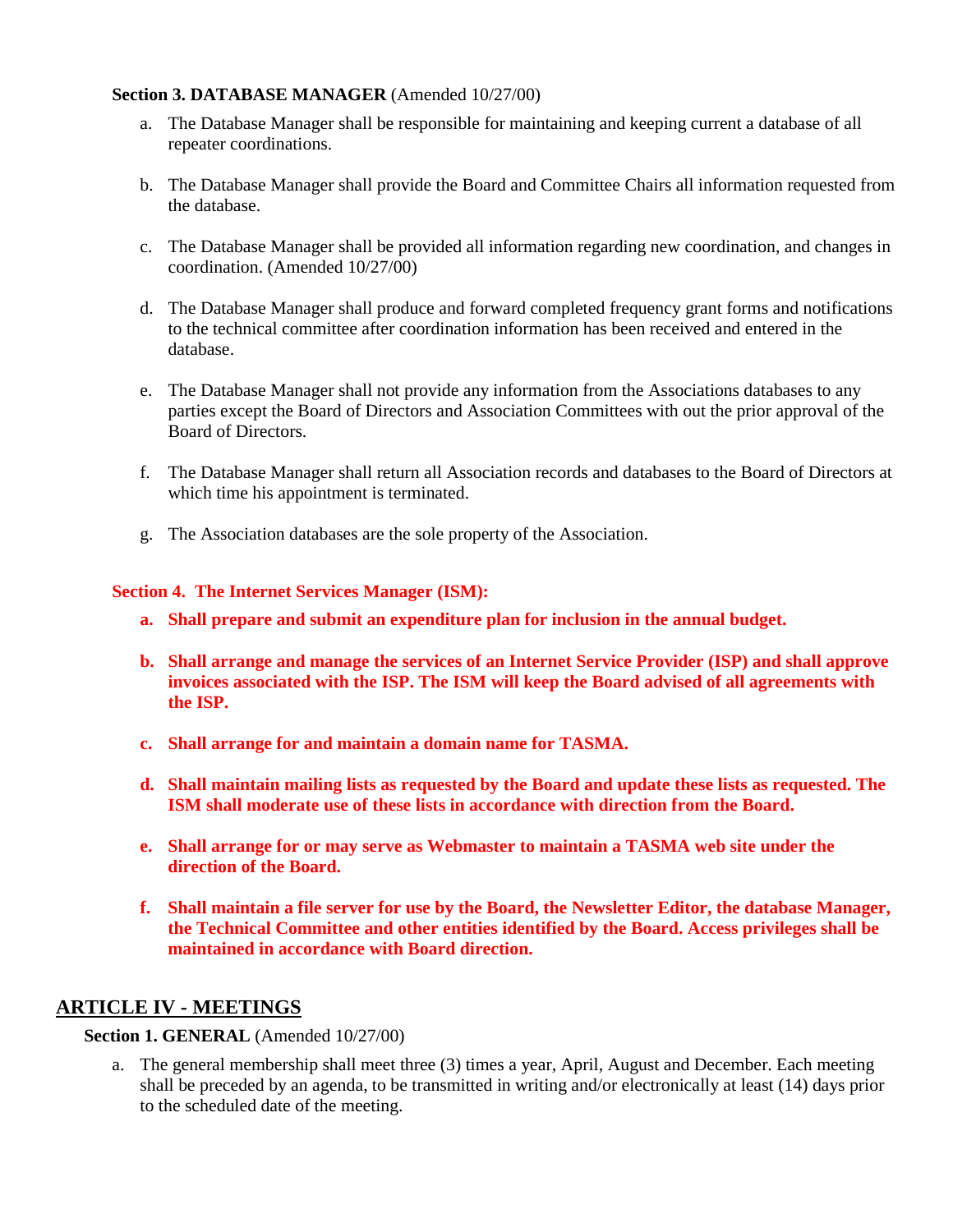- b. The December meeting shall be the Annual Meeting. (Amended 10/27/00)
- c. Special Meetings may be called by the Chairman or by majority vote of the Board of Directors to conduct business that cannot be deferred until the next scheduled General, Technical or Annual Meeting. If any regular business (with the exception of amendments to the Bylaws of the Association) is pending at the time a Special Meeting is called, such regular business may also be conducted, without notice, at such Special Meeting.
- d. The Board of Directors may meet separately to conduct business other than coordination issues and appeals.
- e. Meetings shall be conducted in accordance with the Bylaws of the Association and in accordance with parliamentary practice as set forth in the most recent edition of Robert's Rules of Order.
- f. For purposes of determining a quorum, annual general and special meetings shall require the lesser of 15 members, or a 10 percent attendance of the regular members in good standing to conduct business. Board meetings shall require a majority attendance of the officers, and committee meetings shall require a majority attendance of the committee members. (Amended 4/13/2002)

#### **Section 2. NOTIFICATION OF MEETINGS**

- a. Any group or individual being placed on a meeting agenda shall be sent notification of said meeting at least (14) days in advance of the meeting. They shall also be sent the location and time of the meeting, and subject of the said agenda. (Amended 06/05/98)
- b. Each member shall be notified in writing of the time and place of the Annual Meeting at least (14) days in advance of the Annual Meeting. Such notification may be concurrent with the transmittal of the agenda of the Annual Meeting.
- c. All members of the Association must be notified of the motion, time, location and date of the General or special meeting in which the vote regarding the removal of the officer will take place not less than (14) days prior to the meeting.
- **d. Association notices may be made by US postal mail, website, e-mail or other electronic means.**

#### **Section 3. ORDER OF BUSINESS**

a. The business of the Annual Meeting shall be conducted in the following sequence:

| 1. Registration                 | 7. Committee Reports           |
|---------------------------------|--------------------------------|
| 2. Call to Order                | 8. Unfinished Business         |
| 3. Introductions                | 9. Election of Officers        |
| 4. Approval of Previous Minutes | 10. New Business               |
| 5. Treasurers Report            | 11. Next Meeting Date/Location |
| 6. Correspondence               |                                |

b. Special Meetings may follow any order of business or agenda determined to be appropriate by the Chairman of the Association or the Chairman of the Committee or Sub-committee which has caused the Special Meeting to be called.

#### **Section 4. BALLOTING**

Balloting at Meetings, shall be of eligible votes cast on a ballot as verified and determined by the Secretary.

## **ARTICLE V - COMMUNICATIONS**